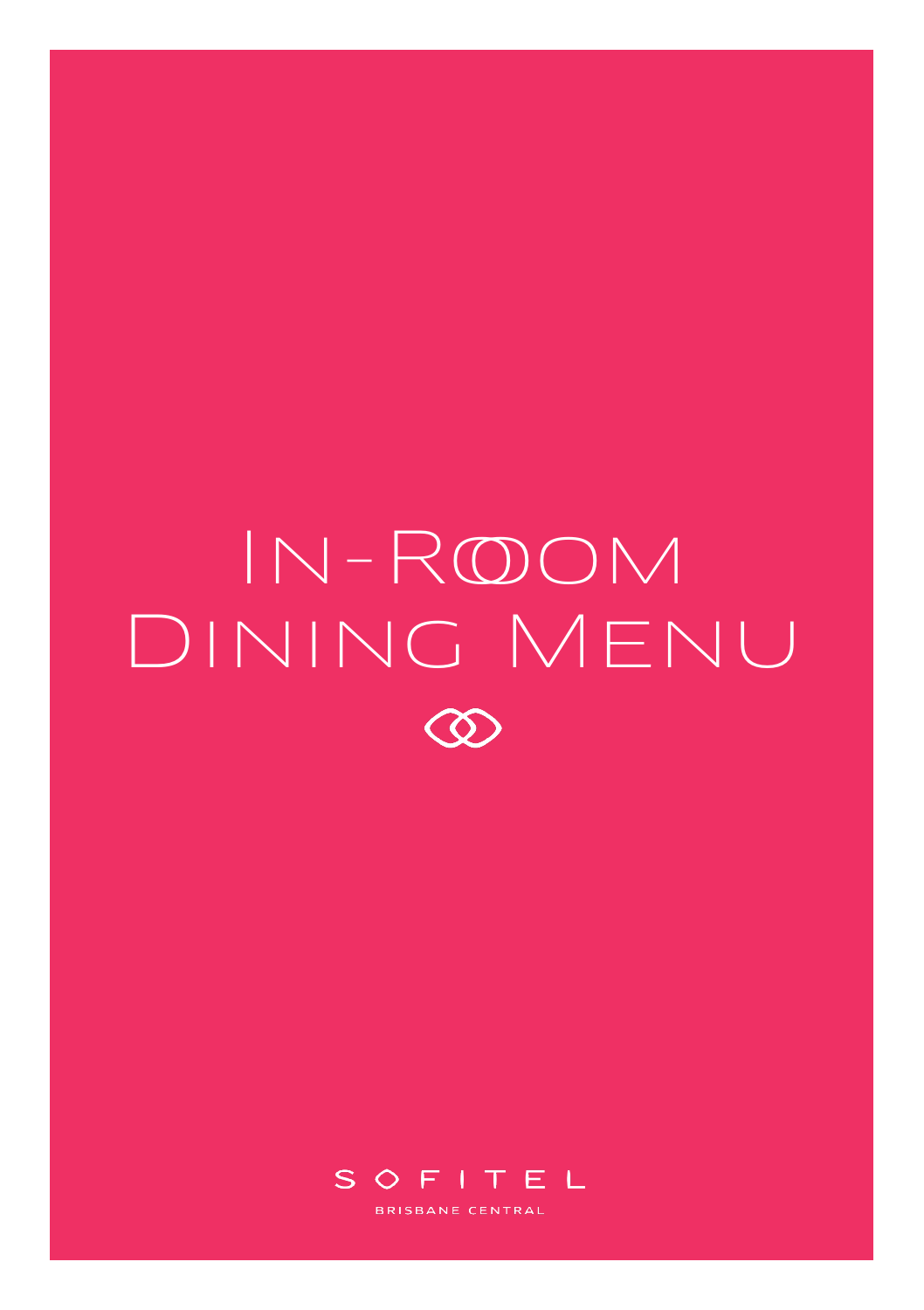### **BREAKFAST MENU**

#### AVAILABLE 6AM-11AM

TO ORDER, DIAL 1 ON YOUR IN-ROOM PHONE

#### **À LA CARTE**

| <b>FRENCH BOULANGERIE BASKET</b><br>Oven-fresh croissant and Danish served with butter and seasonal<br>confiture                                                                                                                             | \$21 |
|----------------------------------------------------------------------------------------------------------------------------------------------------------------------------------------------------------------------------------------------|------|
| <b>BREADS AND SPREADS</b><br>Choice of white, multi-grain, or wholemeal bread served with<br>butter and seasonal confiture                                                                                                                   | \$10 |
| <b>SOFITEL BIRCHER MUESLI</b><br>Seasonal fruits, Greek yoghurt, rolled oats and toasted nuts                                                                                                                                                | \$19 |
| <b>BREAKFAST CEREAL SELECTION</b><br>Corn Flakes, Just Right, Weet-Bix, Nutri-Grain, toasted muesli                                                                                                                                          | \$12 |
| <b>FRUIT SALAD</b><br>Seasonal fruit salad and berries served with Greek yoghurt                                                                                                                                                             | \$17 |
| <b>OMELETTE</b><br>Served with your choice of fillings:<br>Adelaide Hills brie cheese, roasted tomato, thyme<br>Champagne ham, cheddar cheese, roasted tomato<br>$\bullet$<br>Blue swimmer crab, bean shoots, coriander, sambal<br>$\bullet$ | \$22 |
| <b>TWO FREE-RANGE EGGS YOUR WAY</b><br>Scrambled, fried, poached or boiled served with sourdough                                                                                                                                             | \$19 |
| <b>NOURISHING GREENS   VOA/DF</b><br>Charred seasonal greens, white bean hummus, roasted tomato,<br>sesame avocado, poached free-range eggs on dark rye                                                                                      | \$27 |
| <b>SOFITEL BREAKFAST BURGER</b><br><b>Contract Contract Contract</b>                                                                                                                                                                         | \$25 |

Black Forest bacon, avocado mousseline, sun-ripened tomato, freerange fried egg, rocket, homemade chutney, aioli on brioche bun

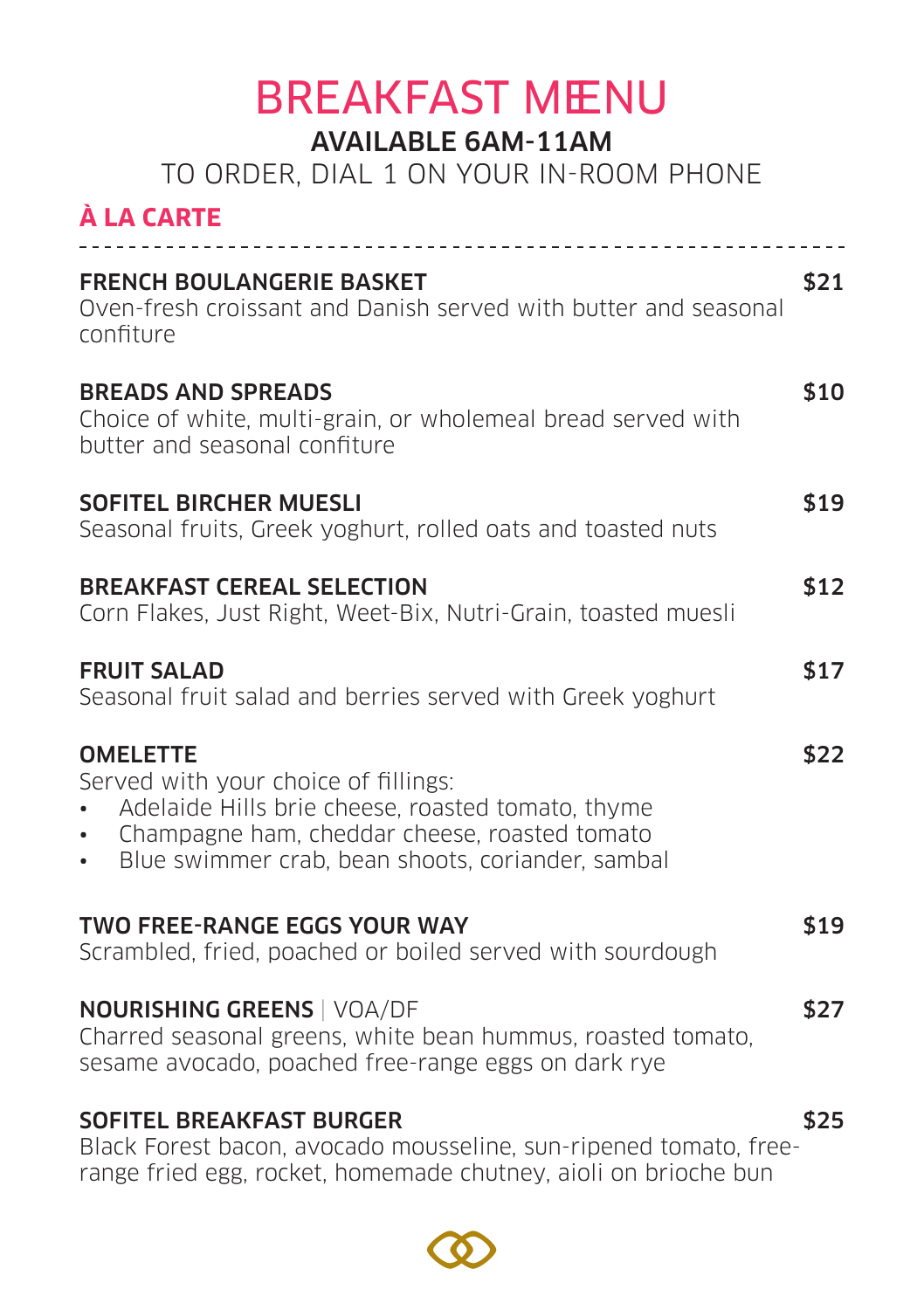# **BREAKFAST MENU**

#### AVAILABLE 6AM-11AM

TO ORDER, DIAL 1 ON YOUR IN-ROOM PHONE

SMASHED AVOCADO | VOA \$22 Avocado, fresh herbs, Persian feta, toasted pepitas, chilli flakes, rocket on dark rye Add free range eggs | \$4 each

#### BIG BREAKFAST \$34

Two free-range eggs of your choice (scrambled, poached or fried), middle bacon, chicken sausage, hash brown and avocado

#### ADD-ONS \$7

Middle bacon, chorizo, chicken sausage, roast tomato, avocado, hash browns, herb roasted mushrooms, homemade baked beans

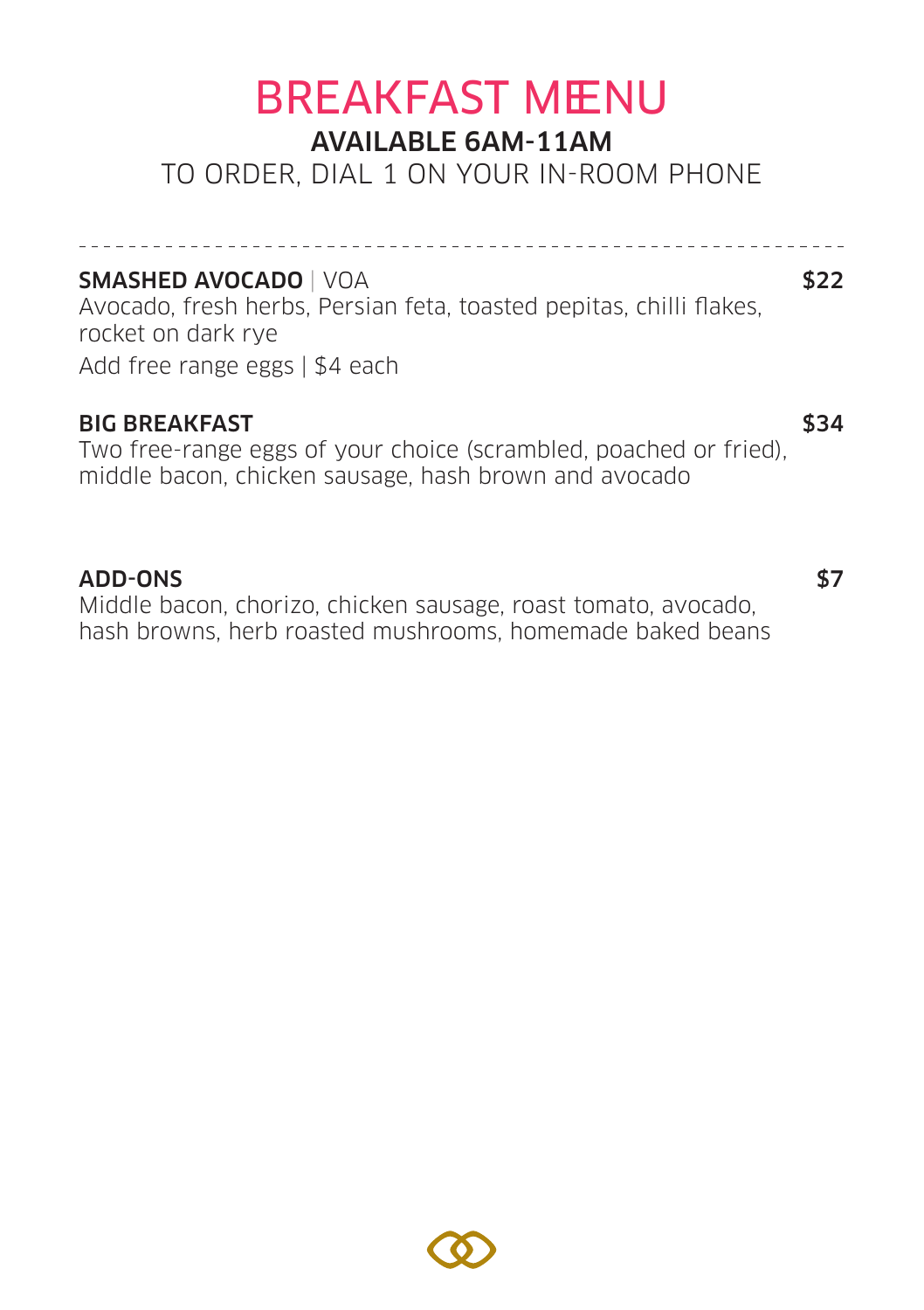### **ALL-DAY MENU** AVAILABLE 11AM-10PM TO ORDER, DIAL 1 ON YOUR IN-ROOM PHONE **LIGHT MEALS AND SNACKS** ARTISAN BREAD BASKET **1999 SEPTEMBER 1999 STATE** Oven-fresh baguette served with Paysan Breton butter CAESAR SALAD \$29 Crisp iceberg lettuce, dehydrated prosciutto, shaved Parmesan, sourdough crouton, Caesar dressing Add chicken | \$6.50 CHICKEN LIVER PÂTÉ \$26 Toasted nuts, Cognac, seasonal confiture and crispy baguette HEIRLOOM TOMATO SALAD | GF/VOA \$25 Cherry tomatoes, toasted hazelnuts, Merlot vinaigrette and fine herbs SOUP OF THE DAY \$23 Served with crusty bread and Paysan Breton butter **THE CLASSICS** <u>. . . . . . . . . . . . . . .</u> FISH AND CHIPS \$34 Beer battered flathead and chips, tartare, green leaves, lemon CLUB SANDWICH **\$36** Succulent chicken breast, prosciutto, French brie, cos lettuce, tomato served with fries **CLASSIC CHEESEBURGER | VOA \$35** Red cheddar cheese, Westmont pickles, house-made burger sauce, cos lettuce and fresh tomato served with fries SOFITEL BREAKFAST BURGER \$25

Black Forest bacon, avocado mousseline, sun-ripened tomato, freerange fried egg, rocket, homemade chutney, aioli on brioche bun

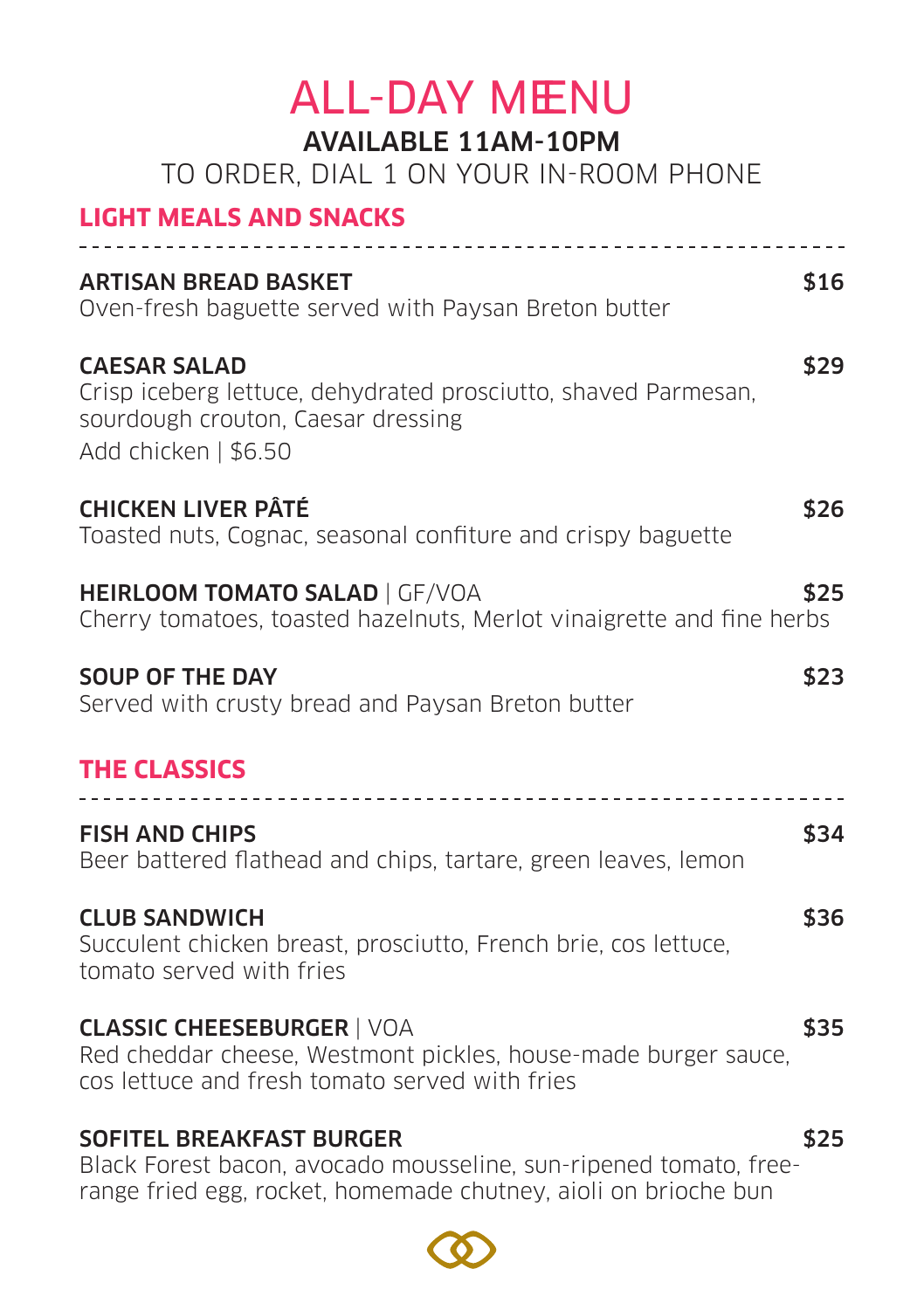## **ALL-DAY MENU**

#### AVAILABLE 11AM-10PM

TO ORDER, DIAL 1 ON YOUR IN-ROOM PHONE

| <b>ENTREE</b>                                                                                                                                                                                                                                                                   |      |
|---------------------------------------------------------------------------------------------------------------------------------------------------------------------------------------------------------------------------------------------------------------------------------|------|
| <b>CHICKEN LIVER PÂTÉ</b><br>Toasted nuts, Cognac, seasonal confiture and crispy baguette                                                                                                                                                                                       | \$26 |
| <b>HEIRLOOM TOMATO SALAD   GF/VOA</b><br>Cherry tomatoes, toasted hazelnuts, Merlot vinaigrette and fine herbs                                                                                                                                                                  | \$25 |
| <b>SOUP OF THE DAY</b><br>Served with crusty bread and Paysan Breton butter                                                                                                                                                                                                     | \$23 |
| <b>MORETON BAY BUGS</b><br>Shaved fennel, burned cucumber, tarragon, sauce verte, crispy<br>prosciutto and citrus fruit                                                                                                                                                         | \$38 |
| 1/2 DOZEN \$36   DOZEN \$70<br><b>AUSTRALIAN OYSTERS</b><br>Served with your choice of:<br>On the rocks with freshly cut lemon   GF<br>Orange, candied French onion and mint mignonette   GF<br>$\bullet$ .<br>Hickory-smoked BBQ sauce and crispy bacon lardons<br>$\bullet$ . |      |
| <b>FROM THE GRILL</b>                                                                                                                                                                                                                                                           |      |
| <b>BEEF</b>   GF<br>Black Angus eye filet (marble score 3 plus), red wine jus                                                                                                                                                                                                   | \$60 |
| $LAMB$ $GF$<br>250g Sovereign Gold lamb back strap, red wine jus                                                                                                                                                                                                                | \$48 |
| <b>DUCK   GF</b><br>Confit duck leg, red wine jus                                                                                                                                                                                                                               | \$41 |
| FISH   GF<br>Grilled Barramundi and saffron velouté                                                                                                                                                                                                                             | \$47 |
|                                                                                                                                                                                                                                                                                 |      |

All served with duck fat potatoes and seasonal greens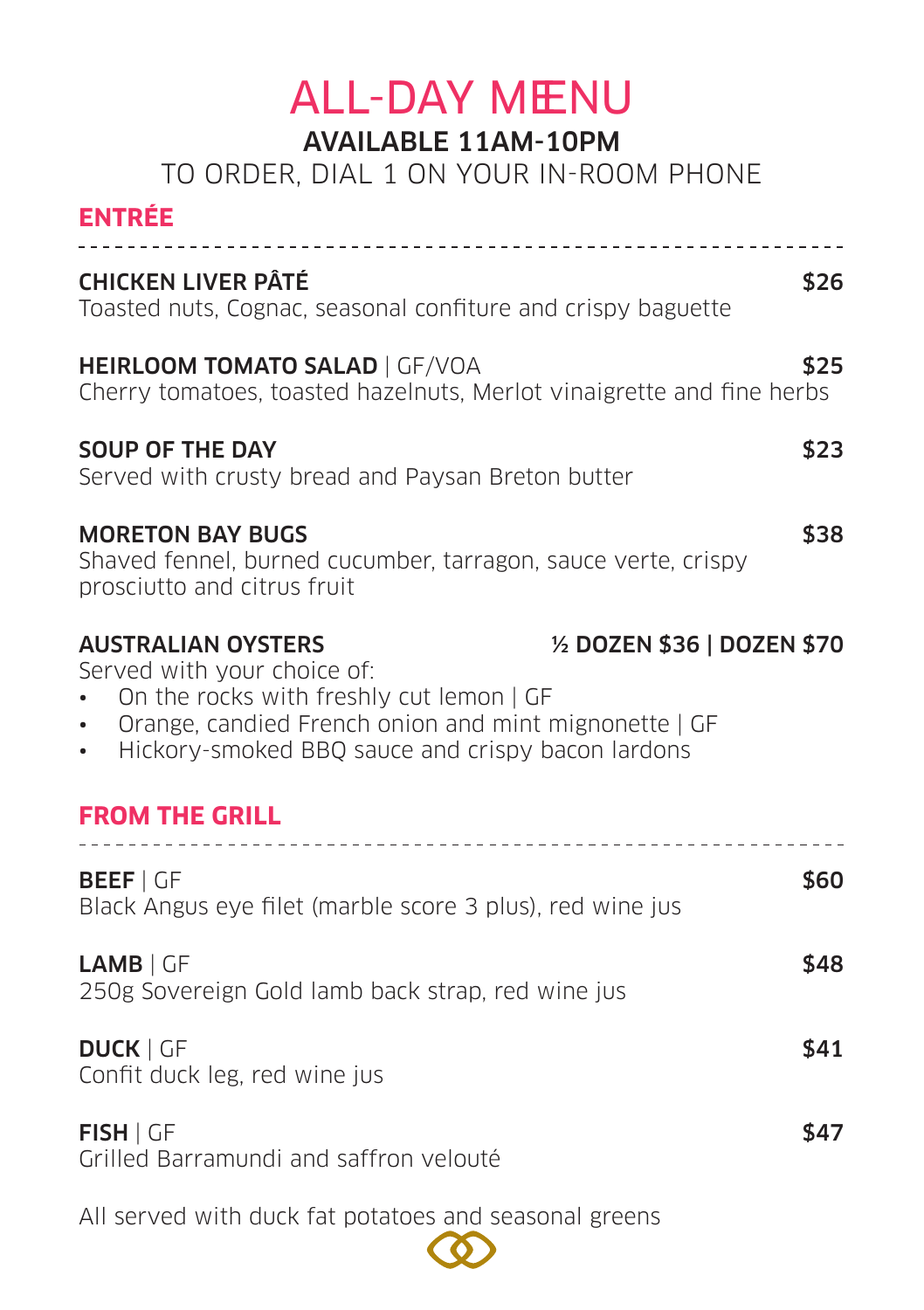# **ALL-DAY MENU**

#### AVAILABLE 11AM-10PM

TO ORDER, DIAL 1 ON YOUR IN-ROOM PHONE

| <b>COMFORT FOOD</b>                                                                                                            |      |
|--------------------------------------------------------------------------------------------------------------------------------|------|
| <b>TRUFFLED WILD MUSHROOM RISOTTO   VOA</b><br>Sautéed wild mushrooms, white truffle oil, fresh herbs and<br>toasted hazelnuts | \$40 |
| <b>SPAGHETTI BOLOGNAISE</b><br>Slow-cooked bolognaise sauce, fresh herbs, Parmesan                                             | \$39 |
| <b>MARGARITA PIZZA   GFOA/VOA</b><br>Tomato sugo, sun-ripened tomatoes and shredded mozzarella                                 | \$32 |
| PEPPERONI PIZZA   GFOA<br>Tomato sugo, thinly-sliced pepperoni and shredded mozzarella                                         | \$34 |
| <b>BUTTER CHICKEN</b><br>Slow-cooked chicken thigh in fragrant sauce, basmati rice,<br>naan bread, raita                       | \$34 |
| <b>SIDES</b><br><u>__________________________________</u>                                                                      |      |
| <b>TRUFFLED POMMES PUREE   GF</b><br>Silky pommes puree, white truffle oil, parsley                                            | \$17 |
| <b>ICEBERG SALAD   GF/VOA</b><br>Crisp lettuce, herb dressing, tomato, cucumber, black olives                                  | \$15 |
| <b>SAUTÉED SEASONAL GREENS   GF/VOA</b><br>Olive oil, sea salt, cracked pepper                                                 | \$15 |
| <b>POMMES FRITES   VOA</b><br>Roasted garlic mayonnaise, sea salt                                                              | \$14 |

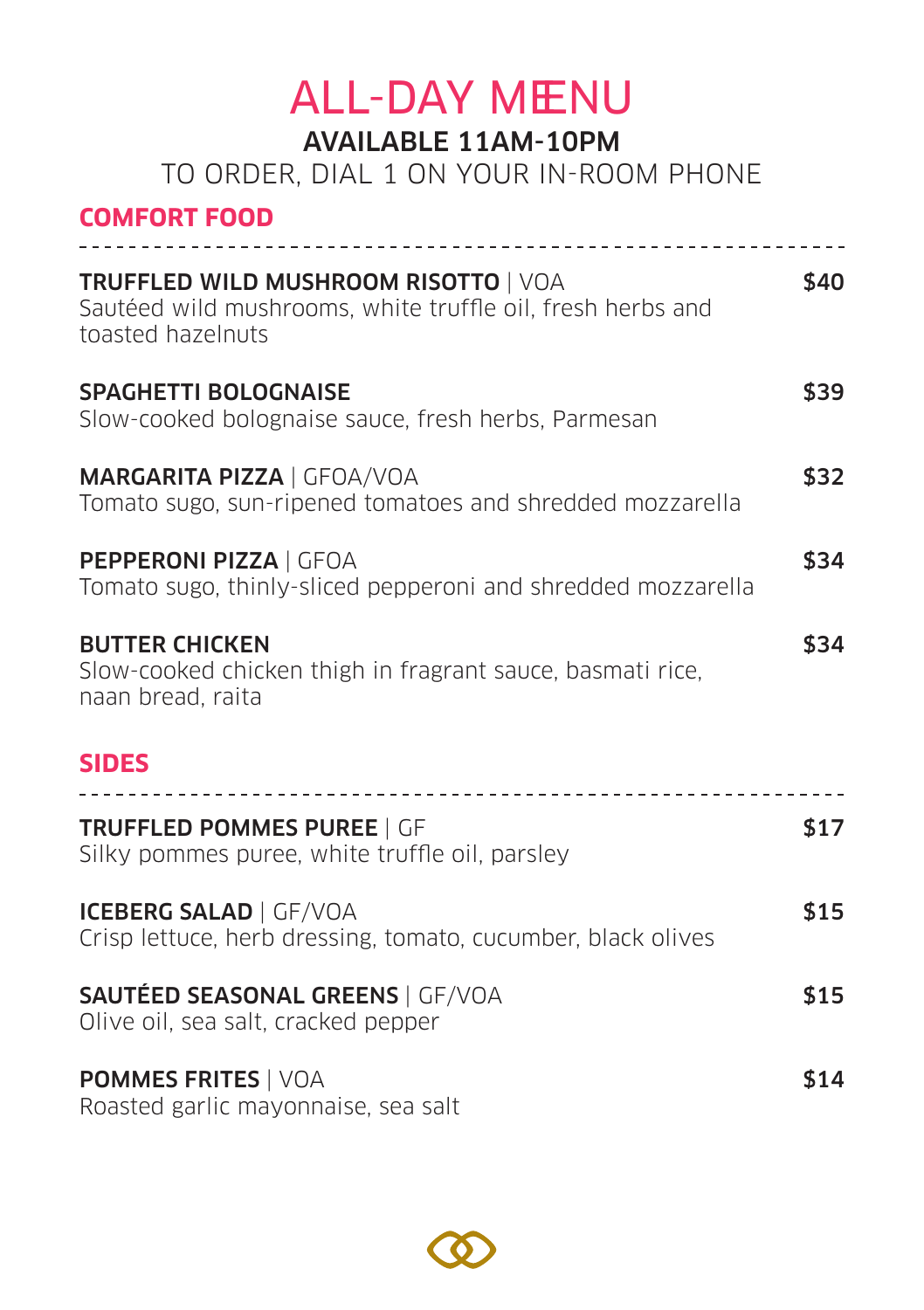## **ALL-DAY MENU**

#### AVAILABLE 11AM-10PM

TO ORDER, DIAL 1 ON YOUR IN-ROOM PHONE

#### **DESSERT**

| <b>SBC SUNDAE</b>   GFOA<br>Bourbon vanilla bean and chocolate gelato, salted caramel sauce,<br>hazelnut honeycomb, chocolate truffles, seasonal berries, wafer<br>rolls, and crème Chantilly |      |
|-----------------------------------------------------------------------------------------------------------------------------------------------------------------------------------------------|------|
| <b>LEMON TURMERIC TARTE   VOA</b><br>Creamy lemon and turmeric custard, bourbon vanilla, kaffir lime<br>leaves, shortcrust pastry and seasonal berries                                        |      |
| <b>FROMAGE</b><br>Selection of local and imported artisan cheeses served with<br>seasonal confiture and oven-fresh lavosh                                                                     | \$39 |
| <b>SEASONAL FRUIT PLATE   GF</b><br>Sliced fresh fruits, berries                                                                                                                              |      |

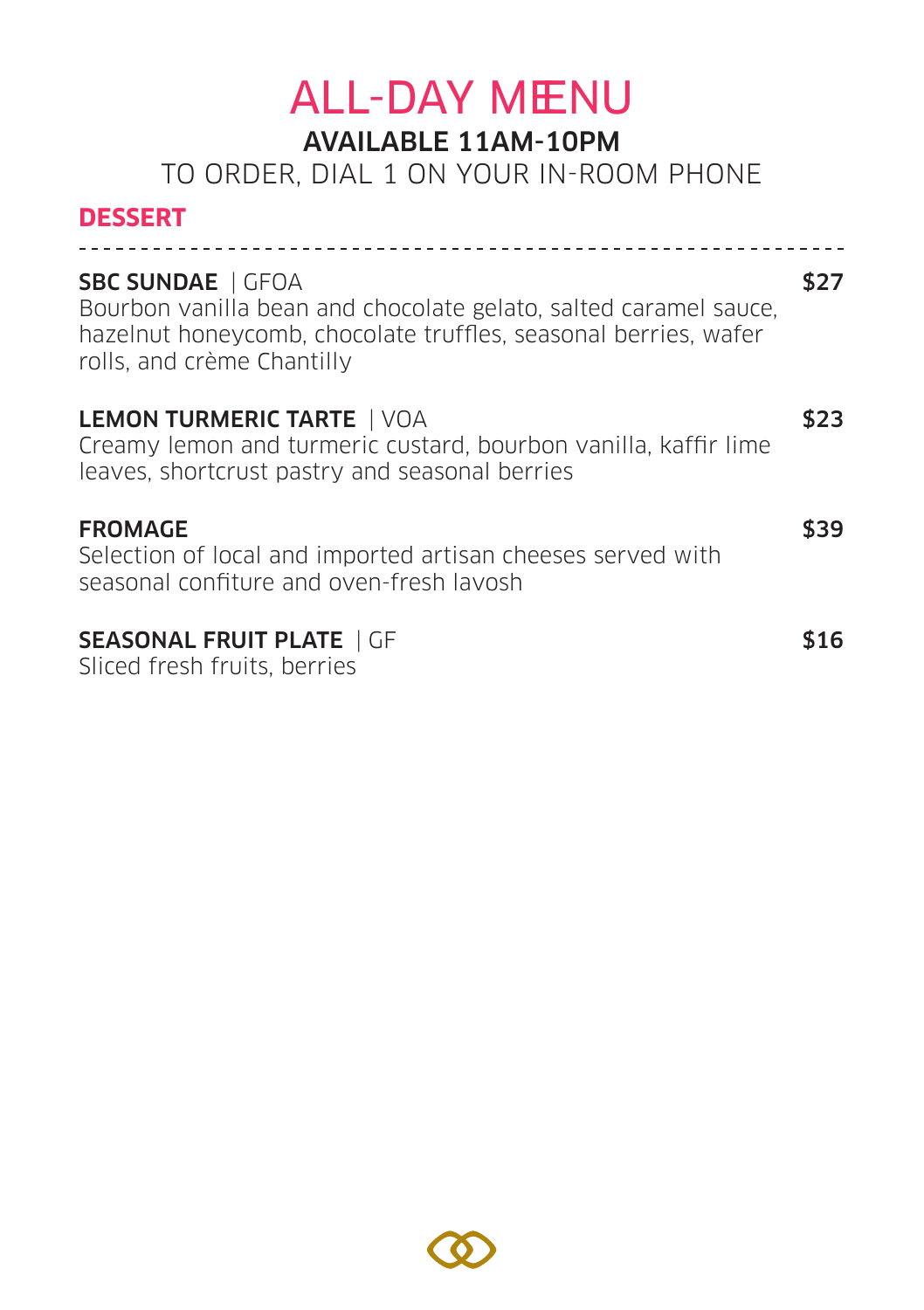## OVERNIGHT MENU

#### AVAILABLE 10PM-6AM

TO ORDER, DIAL 1 ON YOUR IN-ROOM PHONE

| <b>SOUP OF THE DAY</b><br>Served with crusty bread and Paysan Breton butter                                                 | \$23 |
|-----------------------------------------------------------------------------------------------------------------------------|------|
| <b>CAESAR SALAD</b><br>Crisp iceberg lettuce, dehydrated prosciutto, shaved Parmesan,<br>sourdough crouton, Caesar dressing | \$29 |
| HAM, CHEESE AND TOMATO TOASTIE   GFOA                                                                                       | \$15 |
| <b>CHEESE AND TOMATO TOASTIE   GFOA</b>                                                                                     | \$15 |
| <b>BUTTER CHICKEN MASALA</b><br>Fragrant rice, naan bread, condiments                                                       | \$34 |

VOA | Vegan Option Available **GFOA** | Gluten Free Option Available **GF** | Gluten Free

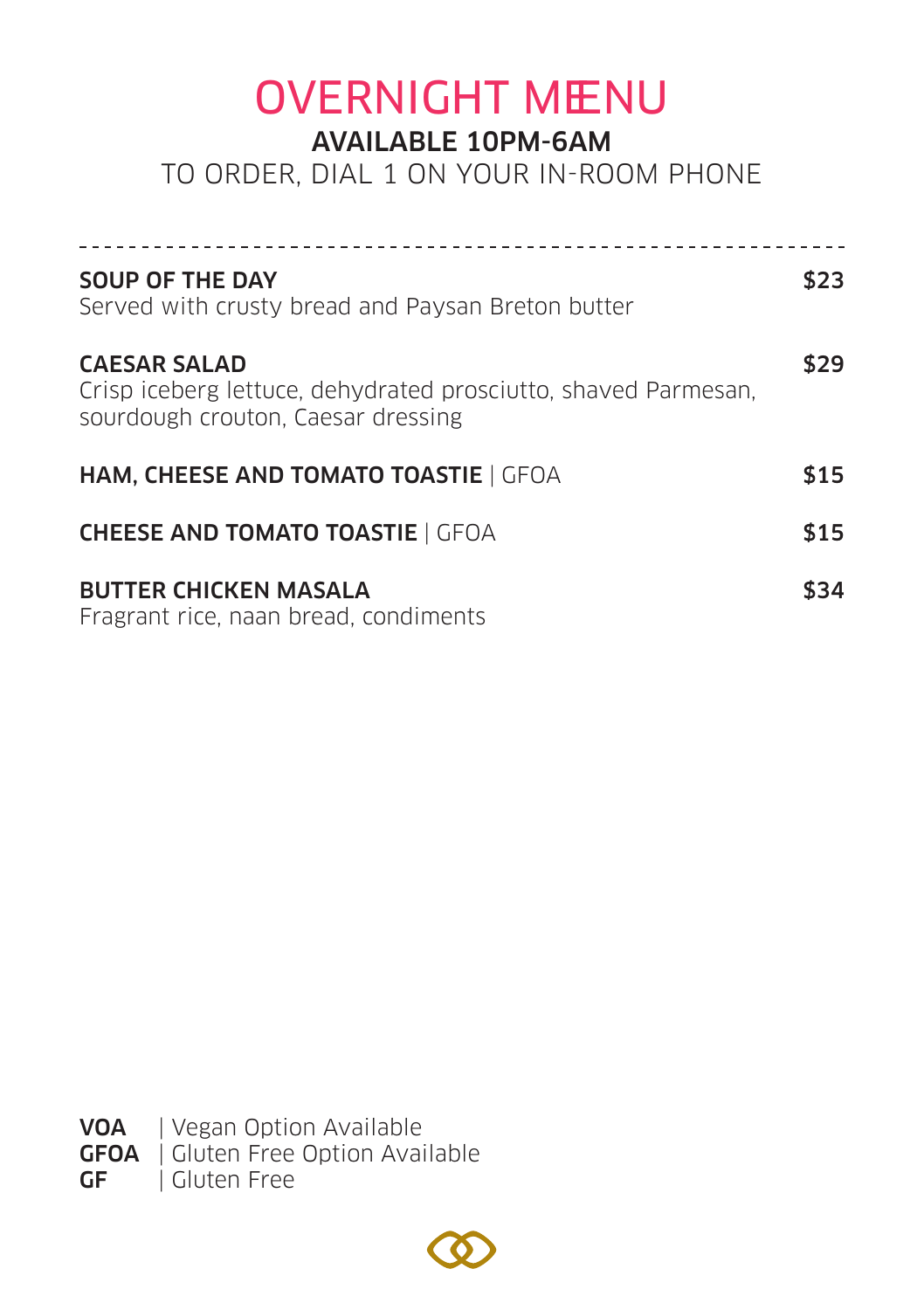### DRINKS MENU TO ORDER, DIAL 1 ON YOUR IN-ROOM PHONE

#### **CELLAR SELECTION**

| <b>SPARKLING AND CHAMPAGNE</b><br>Veuve D'Argent Blanc de Blancs<br>Legacy Brut<br>King Valley Prosecco<br>Emeri Pink Moscato | <b>Burgundy</b><br><b>NSW</b><br>King Valley<br>Yarra Valley |                           | REG<br>\$15<br>\$13<br>\$15<br>\$13 | <b>BTL</b><br>\$69<br>\$61<br>\$69<br>\$61 |
|-------------------------------------------------------------------------------------------------------------------------------|--------------------------------------------------------------|---------------------------|-------------------------------------|--------------------------------------------|
| Moët et Chandon Brut Imperial                                                                                                 | Epernay                                                      |                           | \$25                                | \$130                                      |
| <b>WHITE WINE</b><br>Vidal Sauvignon Blanc<br>Wirra Wirra Hiding Champion<br>Sauvignon Blanc                                  | Marlborough<br>Adelaide Hills                                | <b>SM</b><br>\$14<br>\$16 | <b>REG</b><br>\$22<br>\$24          | <b>BTL</b><br>\$67<br>\$86                 |
| Legacy Sauvignon Blanc<br>Forest Hill Highbury Fields<br>Chardonnay                                                           | <b>NSW</b><br>Great Southern                                 | \$13<br>\$15              | \$19<br>\$23                        | \$61<br>\$69                               |
| Rockbare The Clare Riesling<br>Leftfield Pinot Gris                                                                           | Clare Valley<br>Hawke's Bay                                  | \$15<br>\$14              | \$23<br>\$22                        | \$69<br>\$67                               |
| <b>RED WINE</b><br>Langmeil The Long Mile Shiraz<br>Legacy Shiraz Cabernet                                                    | <b>Barossa</b><br><b>NSW</b>                                 | <b>SM</b><br>\$15<br>\$13 | <b>REG</b><br>\$23<br>\$19          | <b>BTL</b><br>\$69<br>\$61                 |
| Snake & Herring Dirty Boots<br>Cabernet Sauvignon<br>Head Wines Head Red GSM                                                  | Margaret River \$15<br>Barossa                               | \$15                      | \$23<br>\$23                        | \$69<br>\$69                               |
| Leftfield Pinot Noir<br>Dandelion Damsel Of The<br>Barossa Merlot                                                             | Marlborough<br><b>Barossa</b>                                | \$15<br>\$14              | \$23<br>\$22                        | \$69<br>\$67                               |